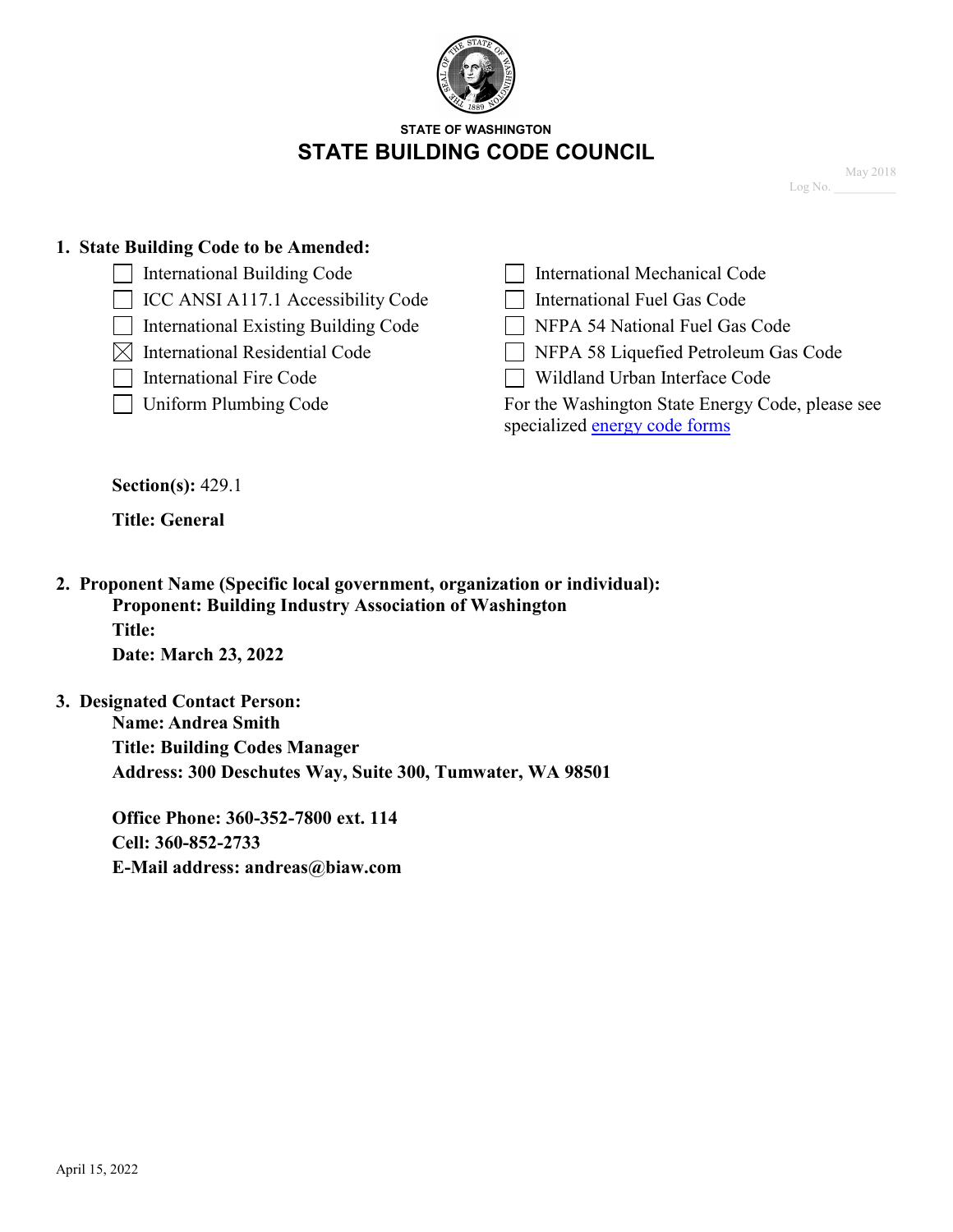**4. Proposed Code Amendment**. Reproduce the section to be amended by underlining all added language, striking through all deleted language. Insert new sections in the appropriate place in the code in order to continue the established numbering system of the code. If more than one section is proposed for amendment or more than one page is needed for reproducing the affected section of the code, additional pages may be attached.

The provisions of this section shall apply to the construction of new buildings and accessory structures including parking lots and parking garages.

Electric vehicle supply equipment (EVSE) shall be installed in accordance with applicable requirements of chapter 19.28 RCW and the National Electrical Code, Article 625.

EXCEPTION: Electric vehicle charging infrastructure is not required if any of the following conditions are met:

1. There is no public utility or commercial power supply.

2. Dwelling units without garages or other on-site parking.

3. For one-and two-family dwellings, and townhomes with attached private garages, where meeting the requirements will alter the electrical infrastructure on the utility side, and increase the cost of construction by more than \$1,500 per dwelling unit.

Clearly state if the proposal modifies an existing amendment or if a new amendment is needed. If the proposal modifies an **existing amendment**, show the modifications to the existing amendment by underlining all added language and striking through all deleted language. If a new amendment is needed, show the modifications to the **model code** by underlining all added language and striking through all deleted language.

**Code(s)** International Residential Code **Section(s)** 429

# **Amend section to read as follows:**

The provisions of this section shall apply to the construction of new buildings and accessory structures including parking lots and parking garages.

Electric vehicle supply equipment (EVSE) shall be installed in accordance with applicable requirements of chapter 19.28 RCW and the National Electrical Code, Article 625.

EXCEPTION: Electric vehicle charging infrastructure is not required if any of the following conditions are met:

1. There is no public utility or commercial power supply.

2. Dwelling units without garages or other on-site parking.

3. For one-and two-family dwellings, and townhomes with attached private garages, where meeting the requirements will alter the electrical infrastructure on the utility side, and increase the cost of construction by more than \$1,500 per dwelling unit.

**5. Briefly explain your proposed amendment, including the purpose, benefits and problems addressed.**

Specifically note any impacts or benefits to business, and specify construction types, industries and services that would be affected. Finally, please note any potential impact on enforcement such as special reporting requirements or additional inspections required.

When utility-side upgrades are required and meet or exceed \$1,500 threshold, projects should be exempt from the EV charging requirement to preserve housing affordability efforts. Upgrades to the utility-side infrastructure to meet additional load demand has been reported to be as costly as \$20,000 per project.

# **6. Specify what criteria this proposal meets.** You may select more than one.

The amendment is needed to address a critical life/safety need.

The amendment clarifies the intent or application of the code.

 $\Box$  The amendment is needed to address a specific state policy or statute.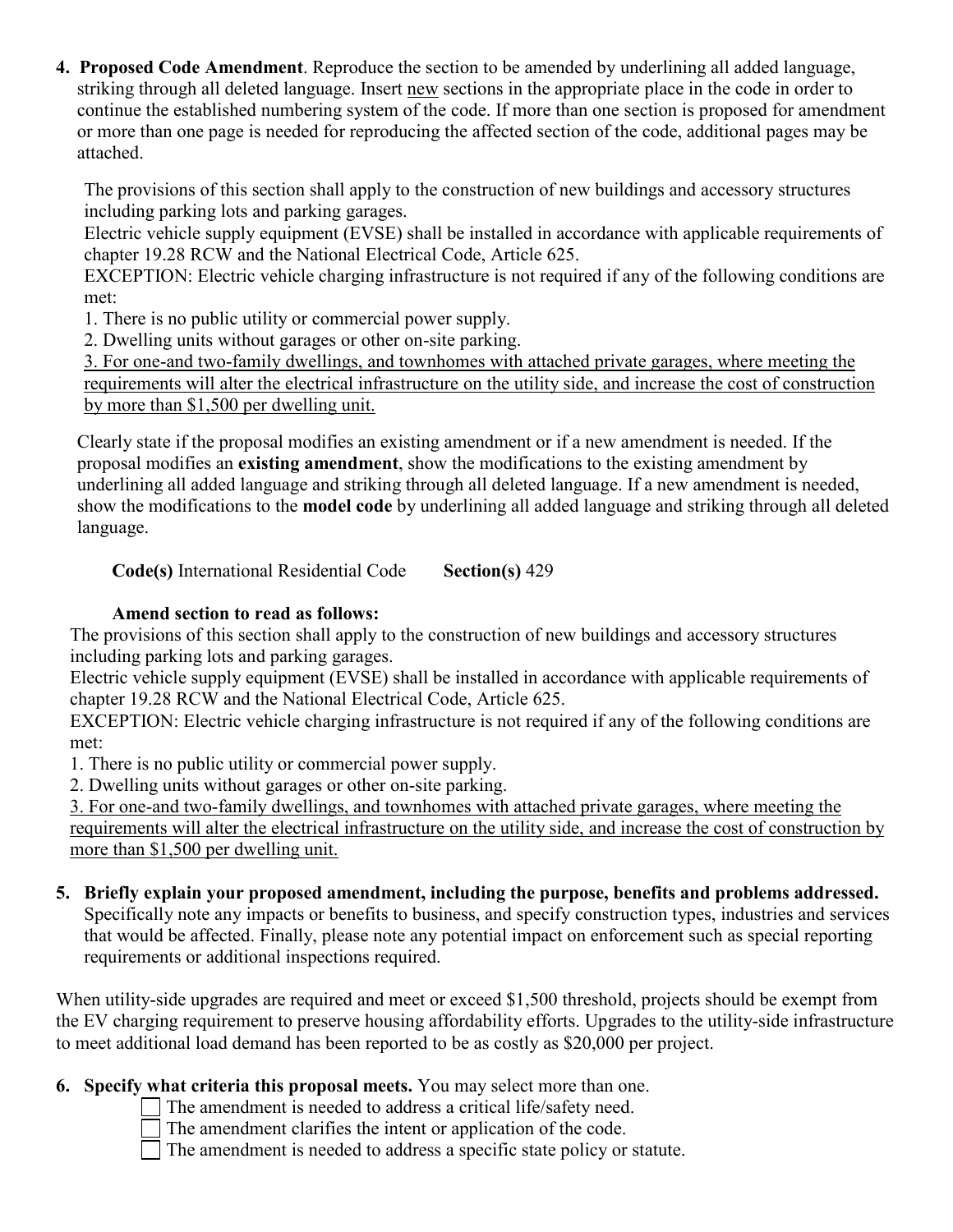

The amendment is needed for consistency with state or federal regulations.

 $\boxtimes$  The amendment is needed to address a unique character of the state.

The amendment corrects errors and omissions.

# **7. Is there an economic impact:**  $\boxtimes$  Yes  $\Box$  No

If no, state reason:

If yes, provide economic impact, costs and benefits as noted below in items  $a - f$ .

- a. *Life Cycle Cost.* Use the OFM Life Cycle Cost **[Analysis tool](https://www.ofm.wa.gov/sites/default/files/public/legacy/budget/capitalforms/lifecyclecosttool.xlsb)** to estimate the life cycle cost of the proposal using one or more typical examples. Reference these **[Instructions;](https://www.sbcc.wa.gov/sites/default/files/2021-04/Code%20Change%20Form_Energy042821.docx)** use these **[Inputs.](https://sbcc.wa.gov/sites/default/files/2021-04/Methodology%20_Cost%20_Benefits%20_NRGCodeChanges_1_22_19.pdf)** Webinars on the tool can be found **[Here](https://vimeo.com/album/3598715)** and **[Here](https://vimeo.com/album/3462314)**). If the tool is used, submit a copy of the excel file with your proposal submission. If preferred, you may submit an alternate life cycle cost analysis.
- b. *Construction Cost.* Provide your best estimate of the construction cost (or cost savings) of your code change proposal.

\$Click here to enter text./square foot

(For residential projects, also provide \$Click here to enter text./ dwelling unit)

Show calculations here, and list sources for costs/savings, or attach backup data pages

According to the [National Association of Home Builders,](https://nahbnow.com/2021/04/pre-wiring-for-electric-vehicle-charging-prepping-your-homes-for-future-demand/) adding a single Level 2 circuit [240-volt (40-100 amp) (AC), charges 20-60 miles/hour - similar to clothes dryer outlet] for an EV charger costs about \$600- 650 to the consumer on average - not including the cost of the charger/connector. The price will be higher for homes where the electric panel is located more than 50 feet from the charging receptacle, and/or when the electric panel or electrical infrastructure on the utility side needs upgrading. Home builders report that when utility-side infrastructure upgrades are required to meet load demand, upgrades can cost up to \$20,000 per project.

c. *Code Enforcement.* List any code enforcement time for additional plan review or inspections that your proposal will require, in hours per permit application:

 $N/A$ 

# d. *Small Business Impact.* Describe economic impacts to small businesses:

Small businesses benefit from stabilized costs in building materials and services, as well as certainty in affordability of their product. Small and medium home building companies cannot absorb drastic increases in electrical infrastructure just for the sake of installing EV chargers. If costs go above \$1,500 (as it does in many cases) to make utility-side upgrades that the builder/home owner has to pay for, the project should be exempt to keep housing costs from inflating to unaffordable and unsustainable levels.

e. *Housing Affordability.* Describe economic impacts on housing affordability:

Housing affordability should always be top of mind when developing building codes. While many home builders already offer pre-wiring for EV chargers in many middle and upper-priced homes at no additional charge - when reasonable - it's important to recognize that these added costs have the potential to lower affordability for homes in the entry-level market. 76% of Washington households cannot afford a median